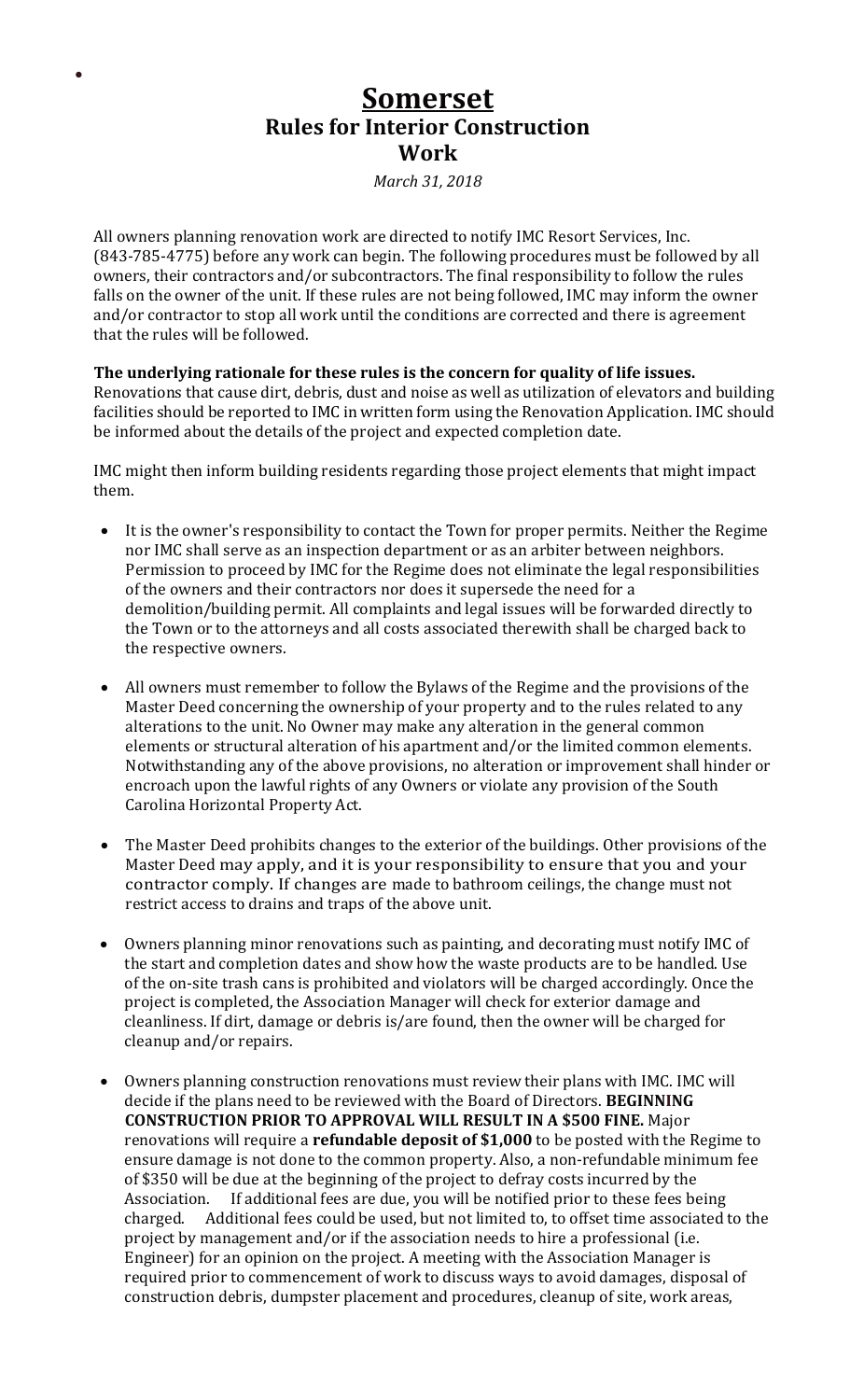construction paths, port-a-john placement, etc. any damage found, or any cleanup required due to the renovation will be charged back to the owner. When the project is complete, and IMC has been notified, the Association Manager will do a final inspection of the site and will report findings to the Regime. If there is no damage and all work assessments have been paid/deducted, then the balance will be refunded to the owner or its contractor.

- All work is to be done between the hours of 8:00 a.m. and 5:00 p.m. Monday through Friday.
- Owners should avoid subjecting other owners/occupants of the building to excessive noise or dust. Very noisy work (such as drilling holes in the concrete, removing tile, etc.) should be done